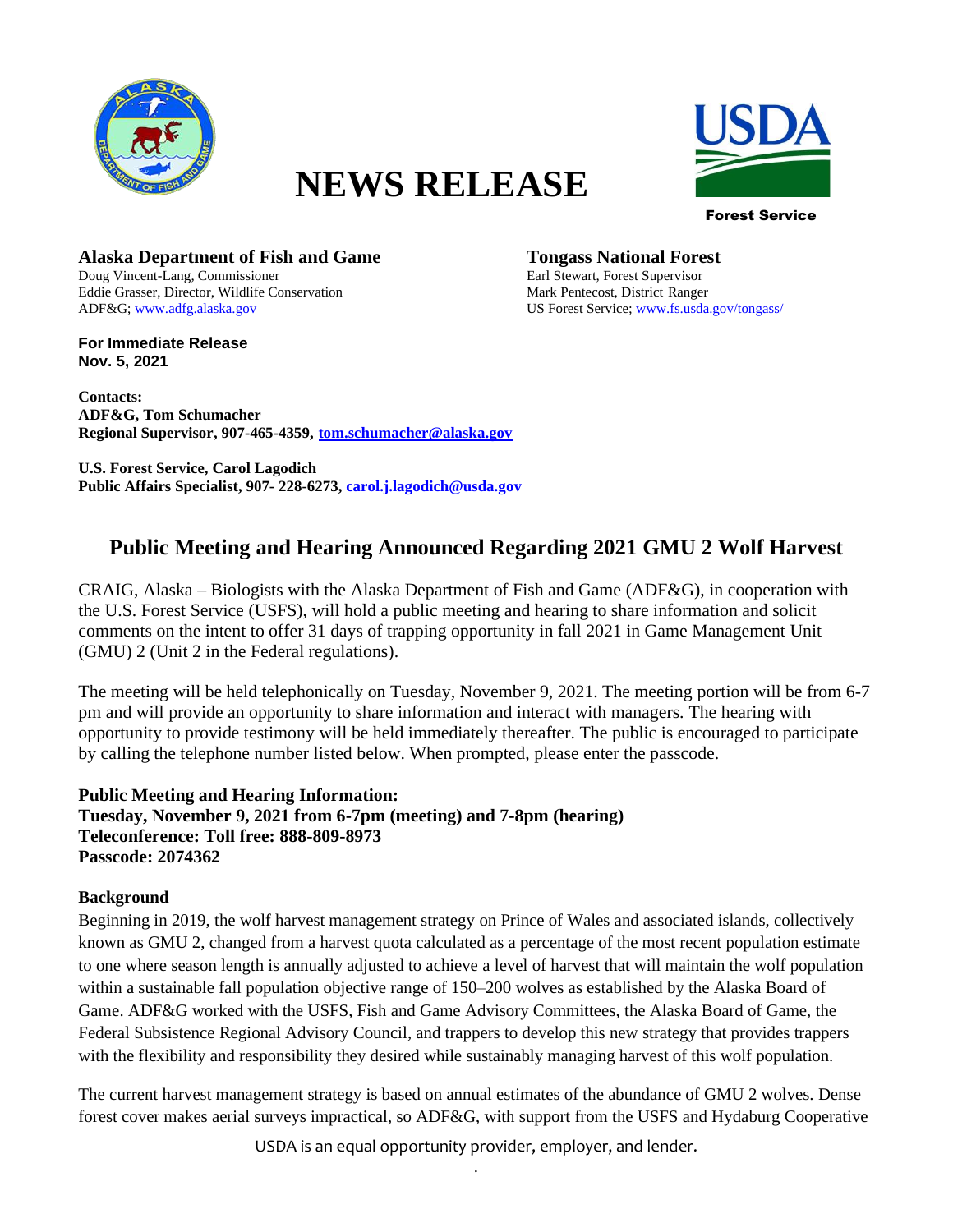Association (HCA), estimates wolf abundance in GMU 2 using a DNA-based mark-recapture technique. In fall 2020, ADF&G collected wolf DNA samples within the same large, northern and central Prince of Wales Island study area used in 2014-2019. ADF&G again collaborated with HCA to monitor an additional study area adjacent to the southern boundary of ADF&G's study area. This collaboration effectively expands the area sampled to nearly 80% of Prince of Wales Island and over 60% of the land area of GMU 2.

### **Interpreting Estimates and Harvest**

ADF&G estimates the fall population of wolves in GMU 2 by analyzing the number, movements, and recaptures of individual wolves identified through DNA from samples collected from hair traps and harvested wolves. For fall 2020 ADF&G estimated the GMU 2 population at 386 wolves (point estimate) with high confidence that the actual number of wolves in GMU 2 prior to the fall 2020 hunting and trapping seasons was within the 95% confidence interval range, 320 to 472 wolves. This is the most current population estimate. All estimates involve uncertainty. Therefore, we present each GMU 2 wolf population estimate as a point estimate within a range of plausible values (95% confidence interval) which describe that uncertainty. Within that range of plausible values, the point estimate is the value most likely to be correct given the data collected that year.

The fall 2020 population estimate of 386 wolves was higher than expected considering it followed a reported harvest of 164 wolves from a fall 2019 population estimated at 316 (95% CI: 250, 398) wolves. However, other information also indicates that the GMU 2 wolf population remains robust. Numbers of hair samples collected at ADF&G's hair traps and numbers of unique individual wolves identified through DNA were similar in 2019 and 2020. Rate of trapper catch (wolves harvested per week) in both years was also similar. With only 68 wolves reported harvested in 2020, ADF&G concludes that the fall 2020 population estimate is plausible and in fall 2021 the GMU 2 wolf population remains productive and resilient.

#### **Fall 2021 Harvest Management**

Setting harvest season length involves considering a variety of biological factors and regulatory guidance. Although ADF&G's GMU 2 wolf population estimates have always been reasonable and consistent with the DNA collected, analysis of data from 2019 and 2020 suggests earlier estimates may have been biased low. Along with incremental improvements in capturing DNA from hair samples, in 2019 and 2020 ADF&G first had access to DNA from relatively large numbers of wolves harvested within the study area during the October-December study period. That DNA collected at sealing contributed to larger datasets available for the 2019 and 2020 population estimates and in part, appears responsible for higher estimates in those years. Fewer samples from harvested wolves available for earlier estimates may have biased those estimates low.

When setting the current fall population objective (150–200 wolves) the Alaska Board of Game referenced estimates from 2014 and 2015. If those estimates were biased low, the population objective in regulation may be set too low. Investigating potential bias in GMU 2 wolf population estimates is a top priority for ADF&G, but until we know more, managers will take a conservative approach to harvest management. State and federal managers propose a fall 2021 GMU 2 trapping season length of one month (31 days) with state and federal GMU 2 wolf hunting and trapping seasons closing on Dec. 15, 2021. We believe a one-month trapping season offers substantial harvest opportunity while also ensuring that harvest will remain sustainable. We understand that GMU 2 hunters and trappers would prefer greater opportunity but considering the recent uncertainty about early population estimates and their influence on the current population objective, we believe a conservative approach is warranted.

Please call the ADF&G Ketchikan area office at 907-225-2475 for more information. For more information from the U.S. Forest Service, please call District Ranger Mark Pentecost at 907-826-1600. Maps of Federal lands within GMU 2 are available at Forest Service offices. Maps and additional information on the Federal Subsistence Management Program can be found on the web at [www.doi.gov/subsistence](http://www.doi.gov/subsistence) or by visiting [www.facebook.com/subsistencealaska.](http://www.facebook.com/subsistencealaska)

USDA is an equal opportunity provider, employer, and lender. .